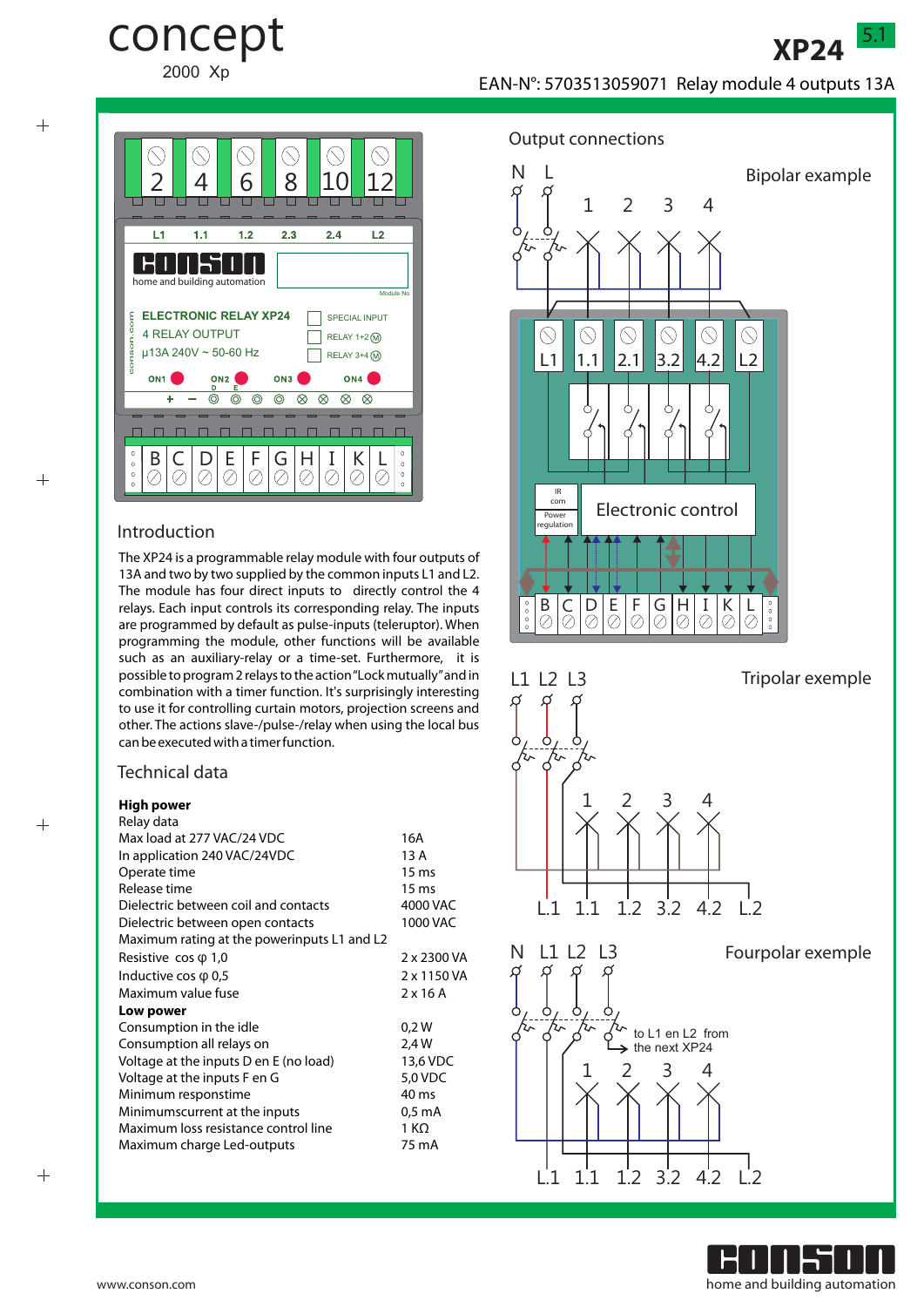## concept

2000 Xp





 $^{+}$ 

 $+$ 



An XP24 module leaves the factory as a CP24 module. In case it used as a CP24, please check the technical information for a CP24. In case the XP24 is programmed via the gateway XP130 and the Contool software, it will become a real XP24 with all its possibilities.

Resetting to the factory settings without using the software can be done by connecting MINUS with the 4 inputs (CDEFG). Make a power-up: the left led goes slightly on, freezes for an amount of time and ends the process by flickering two times.

The inputs of the XP24 are standard impulse-inputs like electromechanical switches. Activating an input with a pushbutton always works with respect to the minus. The minimal input-current is 0,5 mA. This results in a maximum loss resistance of the control line <1 KΩ.

The inputs can be programmed to other functions using the Contool software. Each input can be programmed to a staircase-time-lighting. This is interesting when the light-circuit doesn't use direct controls. Both inputs 1 and 2 as well as inputs 3 and 4 can be mutually locked.

This interlocking is implemented till the relay outputs. In that way, the motors for sunshades and other can be controlled. See: explanation "motor controls".

#### Input connections Led-outputs connections



The Conson relay and dimmer modules have since 1980 LEDoutputs. This is interesting for several appliances. The LED outputs H, I, K and L can support maximally 75 mA.

#### **Connecting a LEDto a LEDoutput:**

TThe used dropping resistor depends on the used type of LED. Following formula to calculate the dropping resistor: 24V - 2,2V/10 = 2,18 KΩ. The 10 stands for the value 10 mA according to the LED-type. The pushbuttons of the Conson type CP2505 use a 3 mA type.

#### **Connecting a signalization lamp to a LEDoutput:**

The use of filament lamps is not recommended because of their high consumption. Usually, the type is a 30 mA so it becomes difficult to use more than two.

#### **Connecting a relay to a LEDoutput:**

A relay connected to a LED output can be used to control another actor. Don't forget the blocking diode. Most of the time the used types of relays have inside a blocking diode.

#### **A LEDoutput used for a feedback signal:**

An LEDoutput can serve to supply an information to an XP20 or an XP28 to perform an action followed by an action.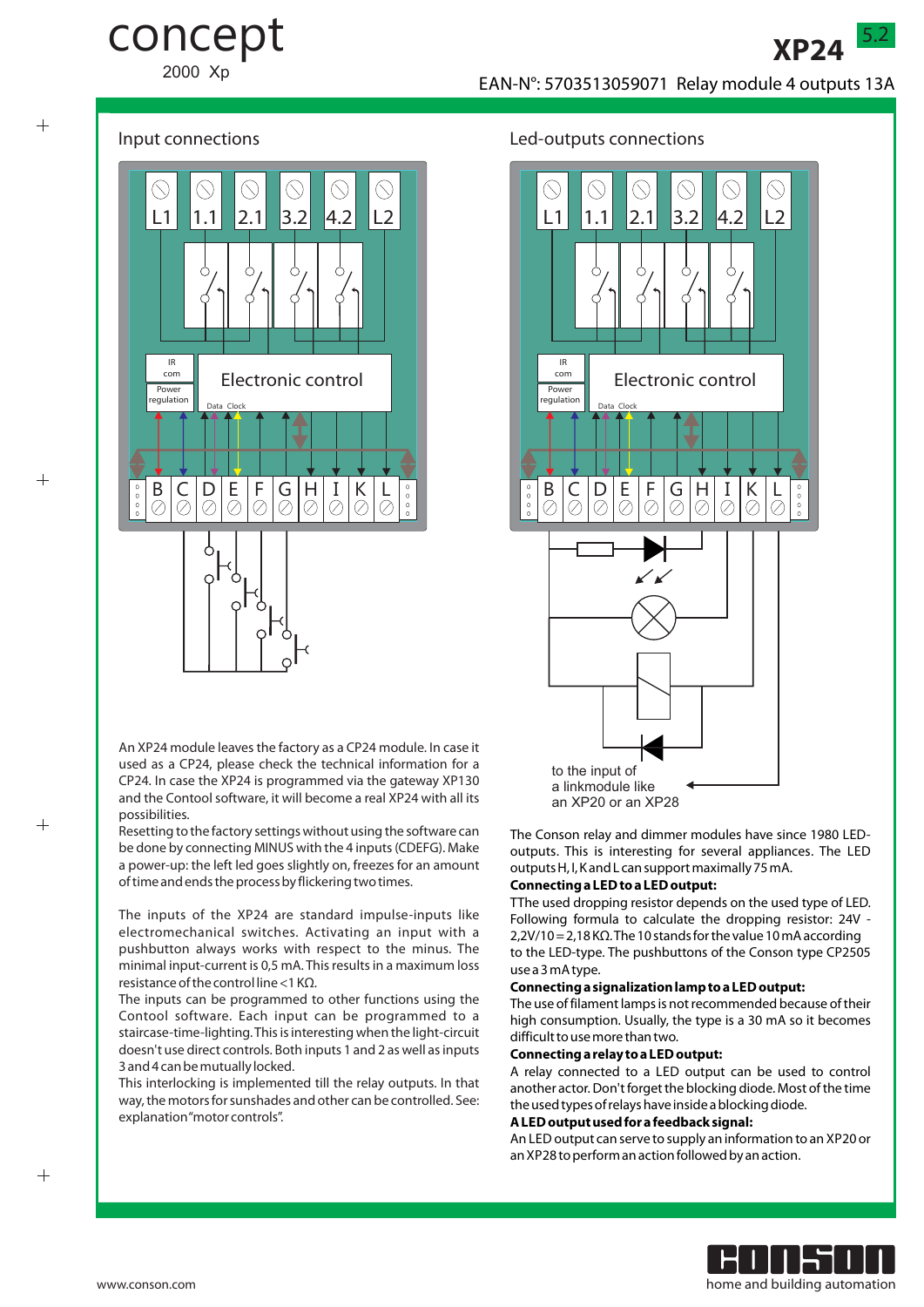Communication between the modules mutually and the sensors such as the BUS push buttons and





 $+$ 

 $^{+}$ 

 $+$ 

concept

2000 Xp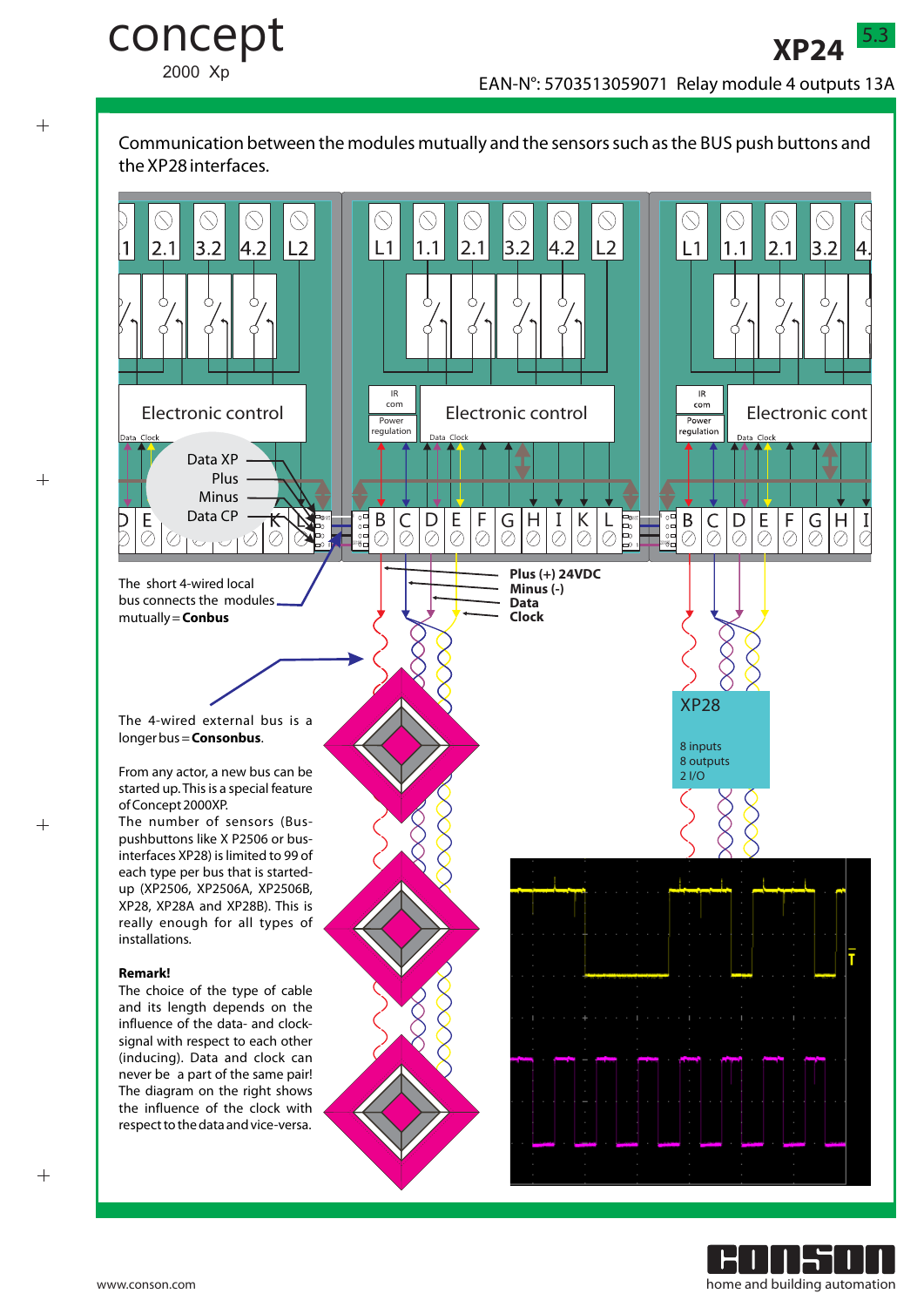# concept

2000 Xp

 $^{+}$ 

 $+$ 





Programming other actions to the direct inputs of an XP24 and programming the direct inputs for controlling motors using the software Contool.

| <b>Fusebox</b>                             |                                                     | $\sim$ Graphs<br>\$.<br>Quotations                       |             | <b>Documentation</b><br>$\bigcirc$ Time |                                                                                                            |  |
|--------------------------------------------|-----------------------------------------------------|----------------------------------------------------------|-------------|-----------------------------------------|------------------------------------------------------------------------------------------------------------|--|
| XP <sub>11</sub><br>000000000<br>見山梨<br>오인 |                                                     | XP24 #1<br>0000000000<br>11201200<br>.<br>18928489151    | 蔮<br>莤<br>ę |                                         | <b>Delete</b><br>Setup alert<br><b>Auto Report</b><br>Module setup<br>Update firmware<br>View Action Table |  |
|                                            | O <sub>1</sub><br>02<br><b>O3</b><br>O <sub>4</sub> | Store 1 up<br>Store 1 down<br>Store 2 up<br>Store 2 down |             | ▲<br>٠                                  |                                                                                                            |  |

Place 2 motors on the floor plan. The Contool software adds automatically an XP24. Select the tab "Fusebox". Right click on the XP24 module (right in the top corner) and an action window will open. Select "Module set-up". The window "XP24 module programming"appears (see image below). Relay 1, 2, 3 and 4 are mutually blocked. Change the duration-time depending on the type of rollers, shutters or blinds, e.g. 30 seconds.

#### **Important remarks:**

In case the motors have an electronic cross limit switch , change the blocking time to 500ms.

In case the blinds have slats, use "Blinds 1-2 (3-4)".

The explained work method to program the direct inputs for motor controlling is also the same according to the other action to control the direct inputs of an XP24 relay module. It is possible to assign an action "On 5 minutes" to input 3 and not an impulse action, so a Pir-detector can be connected to the direct input.

#### **When using the Consonbus at D and E, do not change the actions of the direct inputs 1 and 2!**

|          | Function |                          | Parameter                          |                           |                   | Mutex block time   |
|----------|----------|--------------------------|------------------------------------|---------------------------|-------------------|--------------------|
| Output 1 | Toggle   |                          | 30 sec<br>$\overline{\phantom{a}}$ |                           |                   |                    |
| Output 2 | Toggle   | $\overline{\phantom{0}}$ | $30 \text{ sec}$ $\rightarrow$     | $\triangledown$ Mutex 1-2 | $\Box$ Blinds 1-2 | 200 ms.            |
| Output 3 | Toggle   | ▼                        | 30 sec<br>$\overline{\phantom{0}}$ | Mutex 3-4                 | Blinds 3-4<br>F   | 500 ms.<br>$\circ$ |
| Output 4 | Toggle   |                          | $30 \text{ sec}$ $\rightarrow$     |                           |                   |                    |